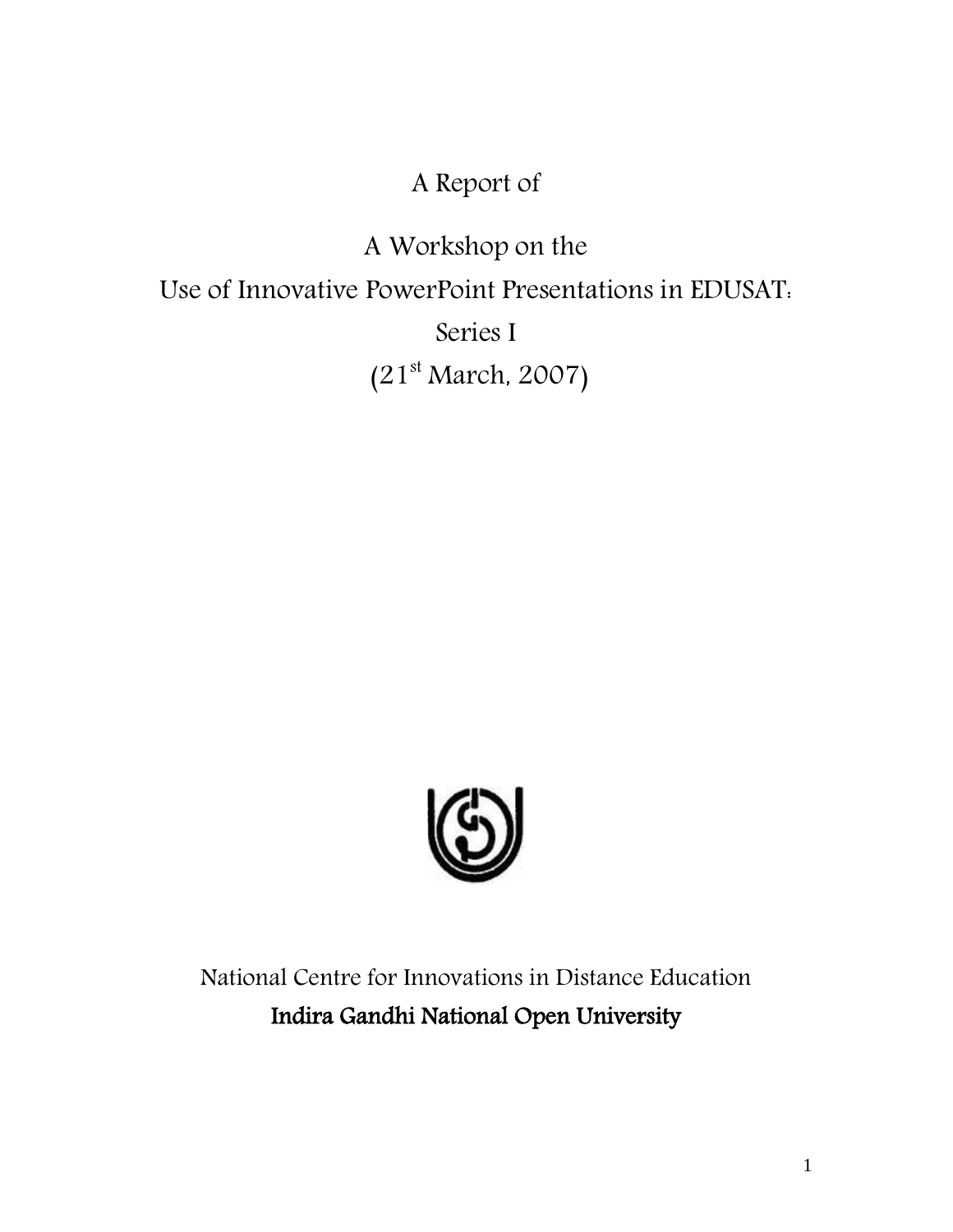A Report of a Workshop on the Use of Innovative PowerPoint Presentations in EDUSAT: Series I (21st March, 2007)

Supervision and guidance. Prof. M. Aslam Report prepared by: Dr. Moumita Das

### © Indira Gandhi National Open University, 2007

All rights reserved. No part of this work may be reproduced, stored in a retrieval system, or transmitted, in any form, by mimeograph or any other means, without permission in writing from the Copyright holder.

Published on behalf of Indira Gandhi National Open University, New Delhi by the Director, National Centre for Innovation in Distance Education.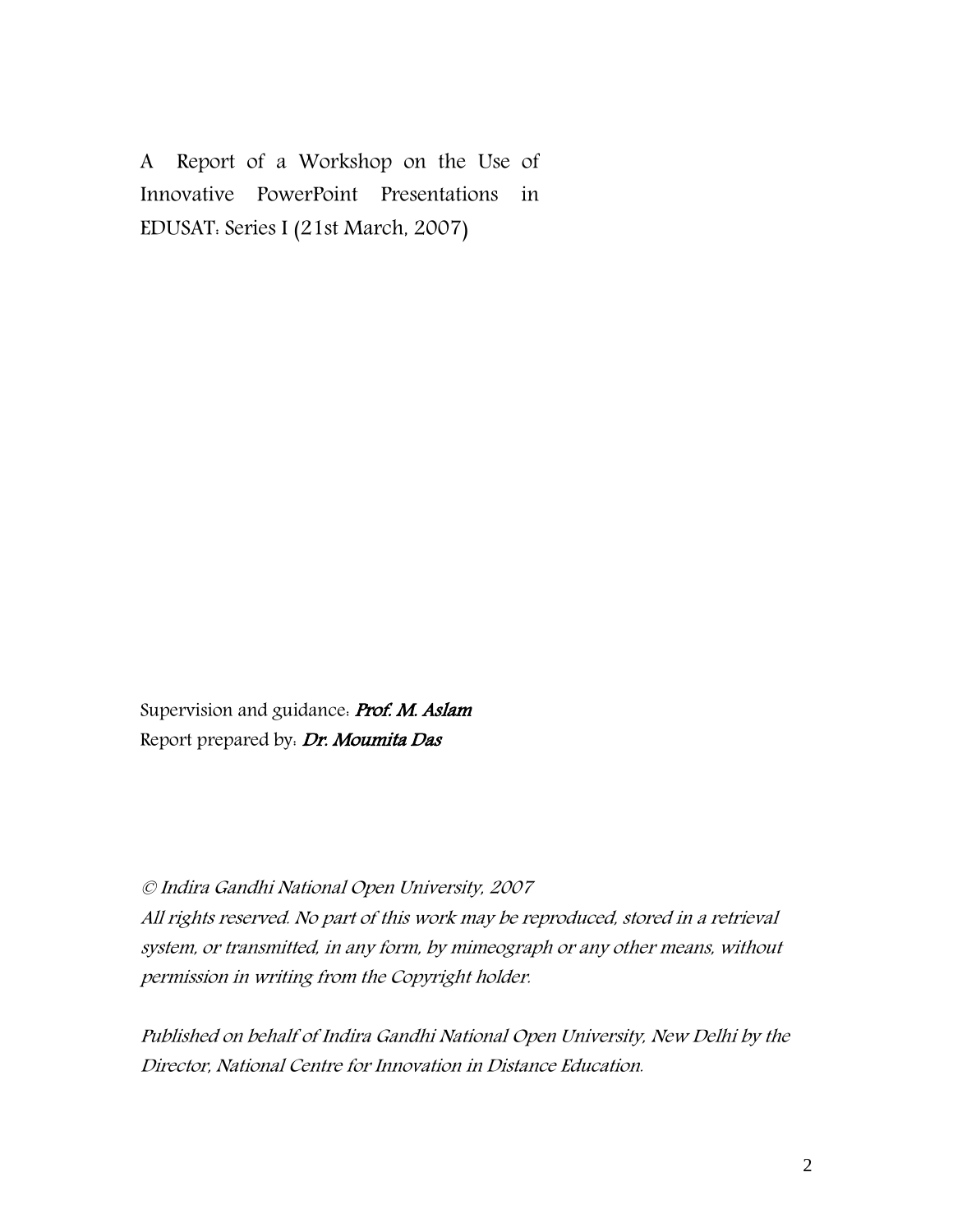#### **Background**

One of the roles of NCIDE is to promote innovations in distance education. As such the NCIDE is also to act as a facilitator for identifying and developing innovative mechanisms for delivery of content through teleconferencing sessions taken up by the faculty of IGNOU using EDUSAT. Accordingly, NCIDE offered its services to the interested faculty members to develop meaningful PPT slides to be used for EDUSAT teleconferencing programmes using the technical know-how available at the center. We have received enthusiastic response from the faculty. In order to further strengthen our interaction with the IGNOU faculty, NCIDE is planning to hold a series of one-day workshops on PowerPoint presentations for EDUSAT.

#### **Objectives**

This workshop was planned basically to address those faculty members of IGNOU who had just started using PowerPoint Presentation to deliver the content through teleconferencing and who were interested to make it more meaningful and interesting to the distance learners.

#### **Date, Participants and the Resource persons**

The first of the series of workshops titled "Workshop on innovative PowerPoint presentations in EDUSAT" was held on 21.03.2007, Wednesday, in the Conference Room, Block 8, IGNOU Campus, Maidan Garhi, IGNOU. This workshop was attended by fifteen participants comprising both senior and junior IGNOU faculty. The resource persons comprised experts such as Prof B.N Koul, former pro-Vice Chancellor of IGNOU, Neelam Anand, an educationist and Mr. Prashant Grover, proficient in developing PowerPoint presentations.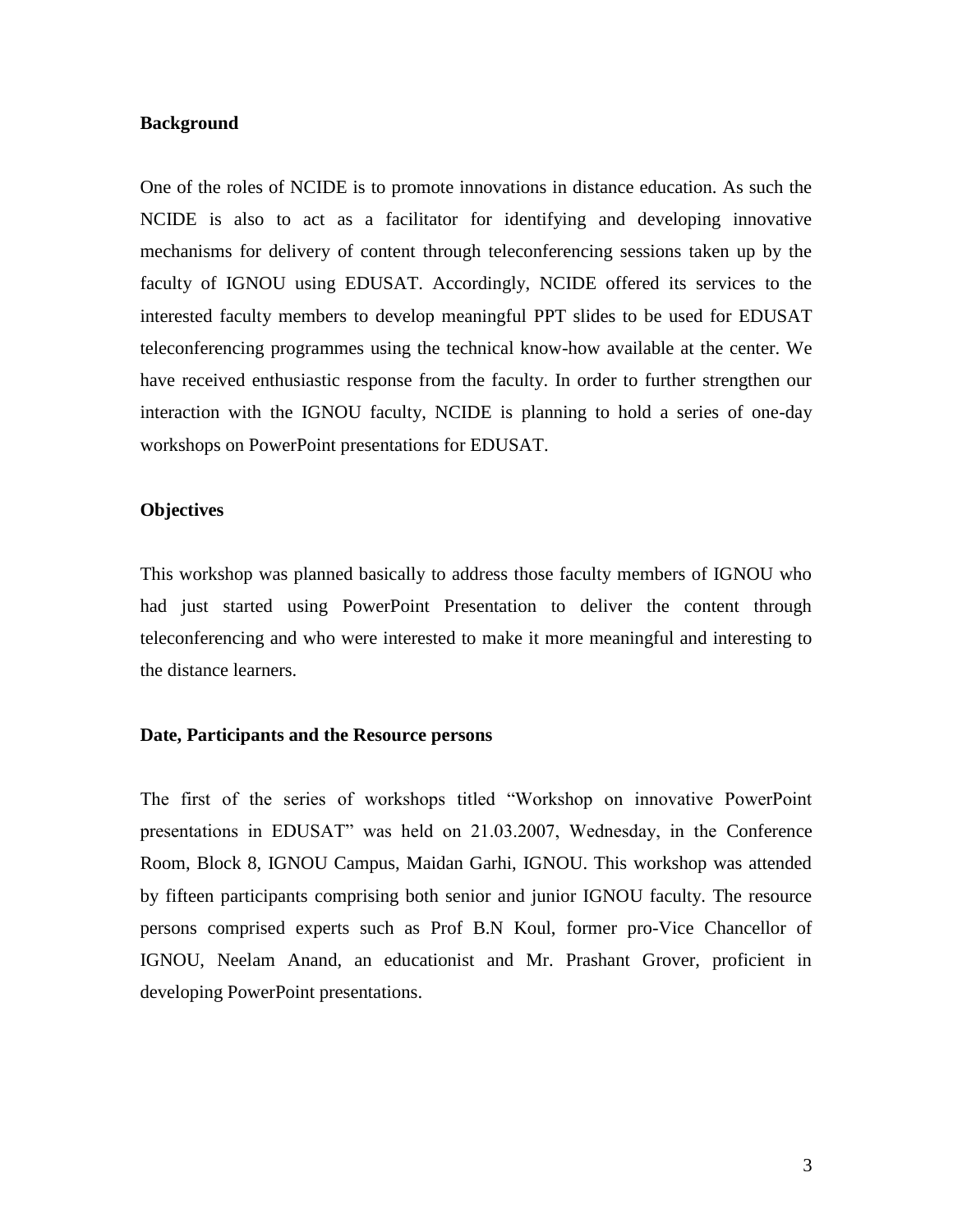#### **Sessions**

The workshop began with Dr. Moumita Das, Assistant Director, NCIDE, welcoming the experts and participants, followed by a briefing on the programme schedule. Prof. M. Aslam, Director, NCIDE, introduced the participants to NCIDE and its activities. This was followed by a talk by Prof. B.N. Koul on "ODL enterprise: Case for rededication" where he discussed in brief the history of distance education and the current requirement of distance education institutions (DEIs) to meet the increasing demands of higher education in India and the world. He discussed about the strengths, weaknesses, opportunities and threats of the present DEIs in India and suggested several ideas to the NCIDE related to the response of such institutes to the social demand their quality control. The session after lunch comprised a talk by Ms Neelam Anand on "Teaching through Powerpoint". Her talk was on how to develop the lectures into meaningful presentation using PowerPoint. This was followed by Mr Prashant Grover's talk on elearning. During the workshop, a need assessment for PowerPoint presentations for EDUSAT by the faculty of IGNOU was carried out by Dr Moumita Das through a questionnaire that was filled in by the participants. The workshop was highly interactive with the participants actively discussing with the experts.

The one-day workshop was declared closed with Professor Aslam thanking the experts and the participants.

#### **Feedback**

An analysis of the feedback questionnaires revealed the following results:

- 1. The faculty members are increasingly using PowerPoint (PPT) for their presentations. Most of them use simple PPT presentations while a few use animated presentations.
- 2. The faculty members are of the opinion that the NCIDE can help them in preparing animated, video clip enriched and multimedia enriched PPT presentation for EDUSAT teleconferencing. These PPTs can be developed in a learner friendly manner and in other languages also such as Hindi and other literature as suggested by the participants.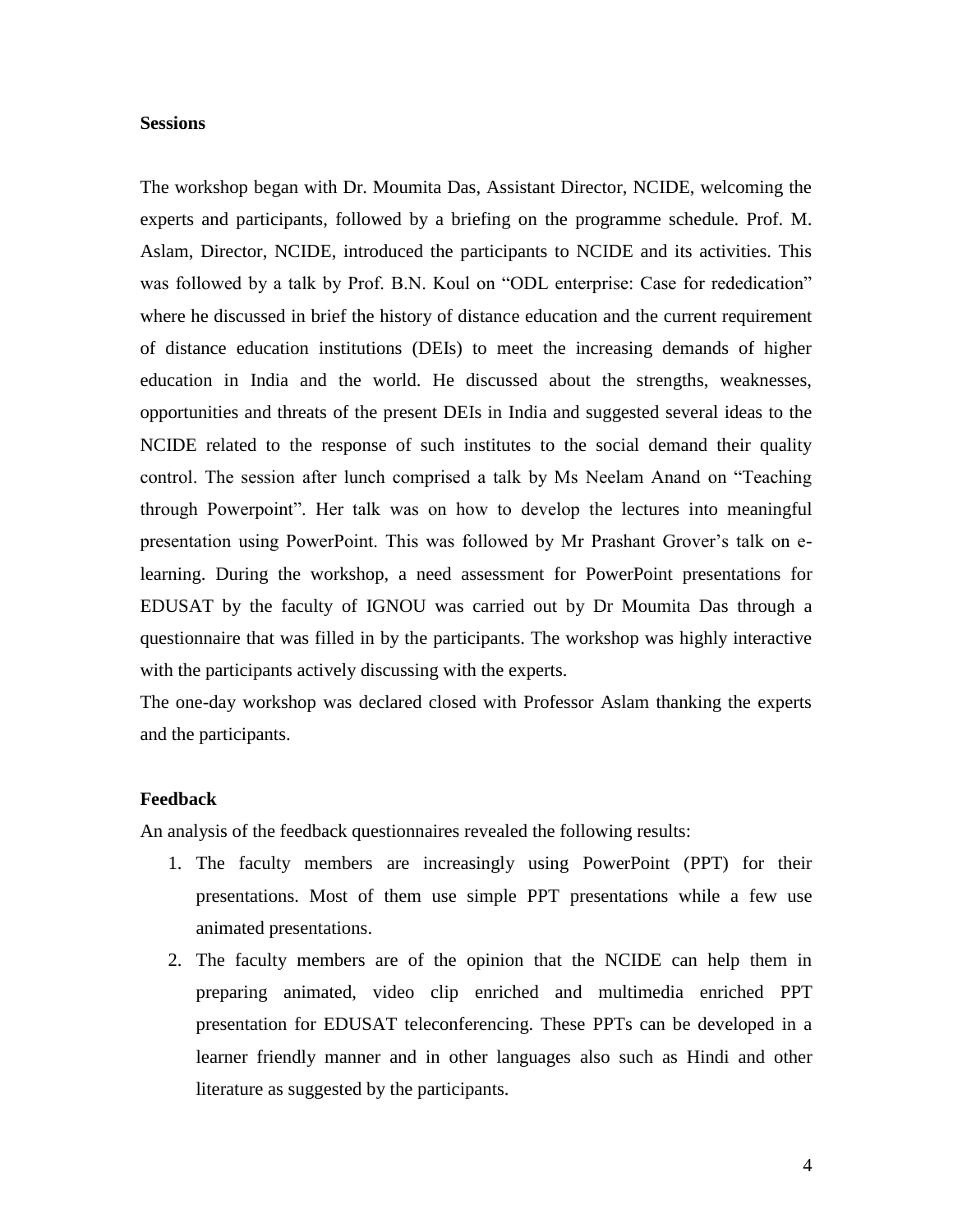3. The faculty members suggested that NCIDE should conduct more such workshops where hands-on training should be provided to the participants. They suggested that subject-specific/discipline-specific topic should be dealt with in separate workshops. They expressed the requirement for workshops that dealt with emerging and the latest technologies that are used to deliver instructions to the learners.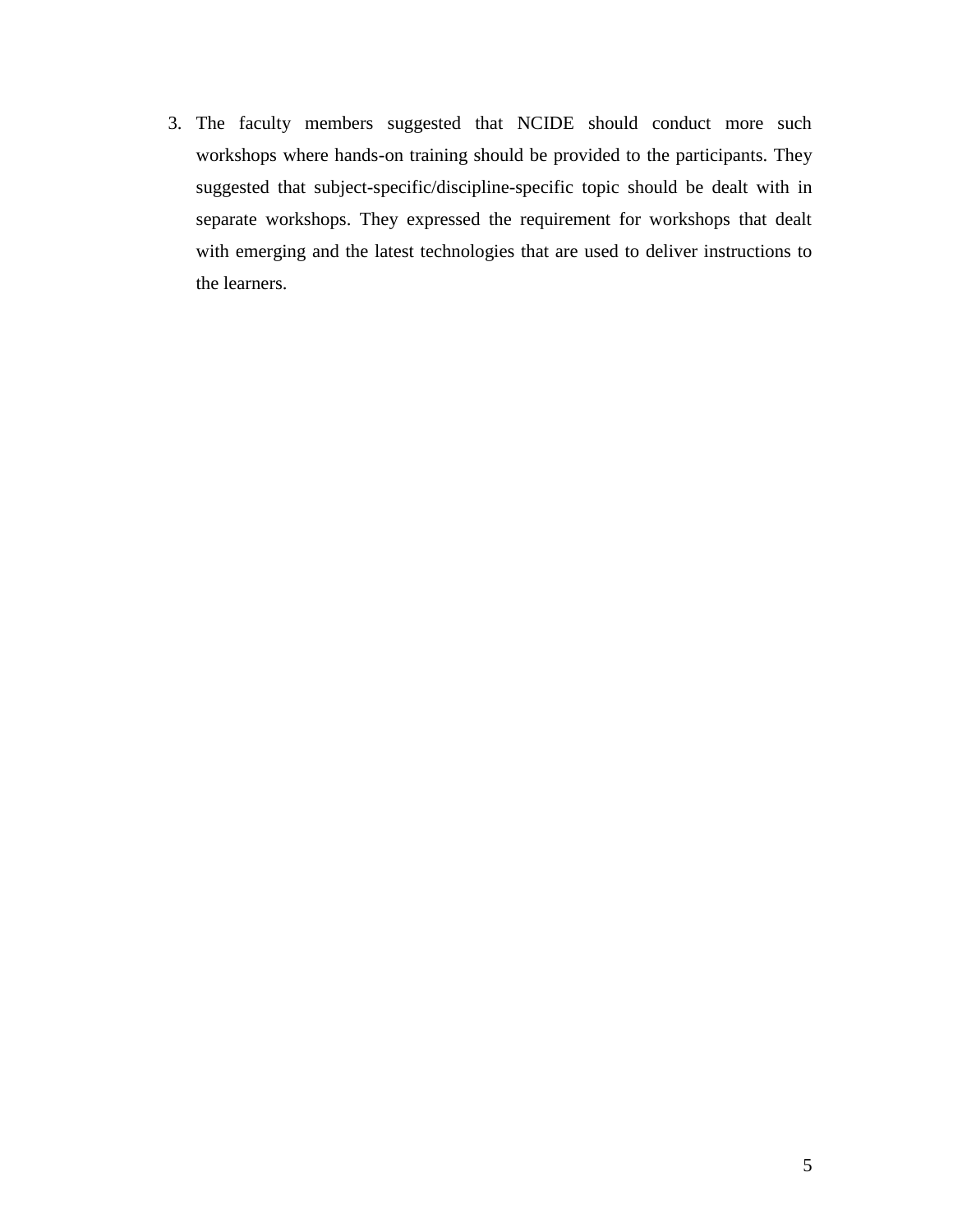## **Programme Schedule**

| $11.00 - 11.20$ hrs | Introduction to NCIDE<br>by Prof. M. Aslam                                                               |
|---------------------|----------------------------------------------------------------------------------------------------------|
| $11.20 - 11.30$ hrs | Self introduction<br>by the participants                                                                 |
| $11.30 - 12.30$ hrs | education:<br>Distance<br>Redirecting ourselves in the<br>light of new developments<br>by Prof B. N Kaul |
| $12.30 - 13.00$ hrs | Dicussion                                                                                                |
| $13.00 - 14.00$ hrs | Lunch                                                                                                    |
| $14.00 - 15.00$ hrs | <b>Teaching with PowerPoint</b><br>by Ms. Neelam Anand                                                   |
| $15.00 - 16.00$ hrs | Current trends in e-learning<br>by Mr. Prashant Grover and Mr.<br><b>Amit Pande</b>                      |
| $16.00 - 16.30$ hrs | Need assesment<br>by Dr Moumita Das                                                                      |
| 16.30 hrs           | Close                                                                                                    |